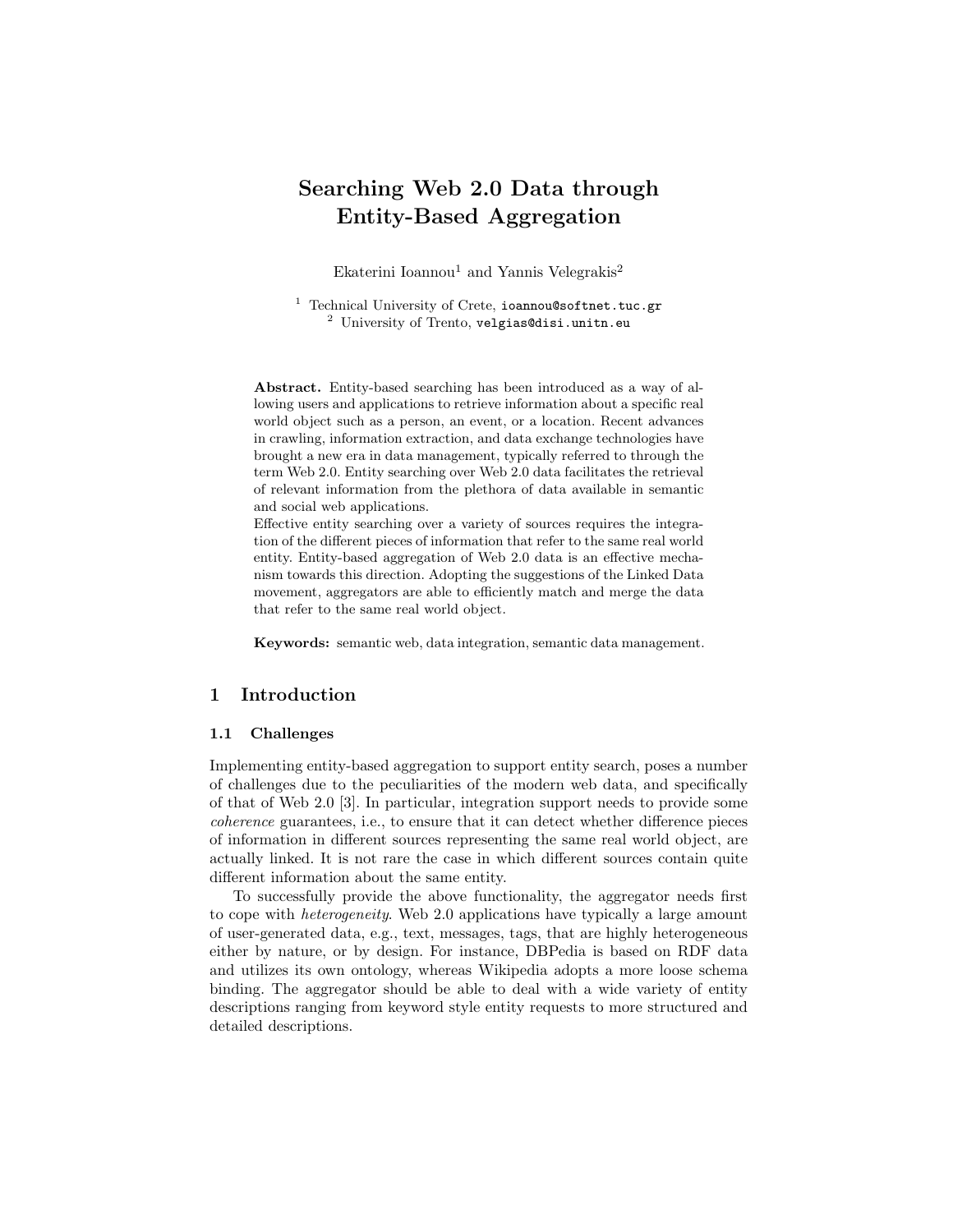Furthermore, the aggregator also has to be able to deal with a discrepancy in the knowledge about an entity available in different sources (knowledge heterogeneity): Due to different reasons (e.g., perspective, targeted applications), two sources might know more, less or different things about an entity. Exactly this makes their integration promising, but also challenging.

The aggregator should also be able to cope with the different *data quality lev*els of the sources. User-generated datasets, or datasets generated by integrations of heterogeneous sources, are typically high in noise and missing values [2] which impedes entity identification. Finally, data brought together from multiple independently developed data sources that partially overlap, introduces redundancy and *conflicts* that need to be resolved in an efficient and consistent manner.

### 1.2 Approach & Contributions

To support entity-based searching over integrated entity descriptions of Web 2.0 data we propose an infrastructure for entity-based aggregation. Our main focus on the part of the infrastructure that matches queries to entity profiles. This requires extending search and aggregation technologies (e.g., semantic search engines, mashups, or portals) with functionallities that will allow them to maintain and exploit information about entities and their characteristics.

The current version of our system uses the Entity Name System (ENS) [23], which is an entity repository service. Our goal is to enable entity-based aggregation for the particular repository. This requires matching capabilities in order to ensure that each entity in the repository has a unique identifier. We achieve this through the search functionality. In short, when the repository is queried (i.e., entity search) we detect and return the entities from the repository that contain the characteristics found in the requested query. If no entity match is found in the repository, then a new entry is created in order to be used for future requests. If a partially matching entity is found, the stored entity may be enhanced with the additional characteristics from the source data, improving the chances of successful identification in future requests.

The introduced Matching Framework has several contributions regarding matching and entity searching. First, it brings data matching from its static and design-time nature into a dynamic process that starts at design-time with some initial knowledge and continues to evolve throughout its run-time use. An additional contribution is that it is able to employee an extensible set of matching methodologies, each based on a different matching technique. This allows us to deal with the inability of a single matching algorithm to address the matching problem. Also, matching is performed as a series of steps that include selection of the most appropriate matching algorithm and combination of results from more than one modules. Note that a short description of the Matching Framework was included in [19]. In this journal we provide the details of our work.

The remaining paper is structured as follows. Section 2 presents a motivating example. Section 3 introduces the Matching Framework and discusses the components composing it. Section 4 explains how existing matching methodologies can be incorporated in the proposed Matching Framework and also provides a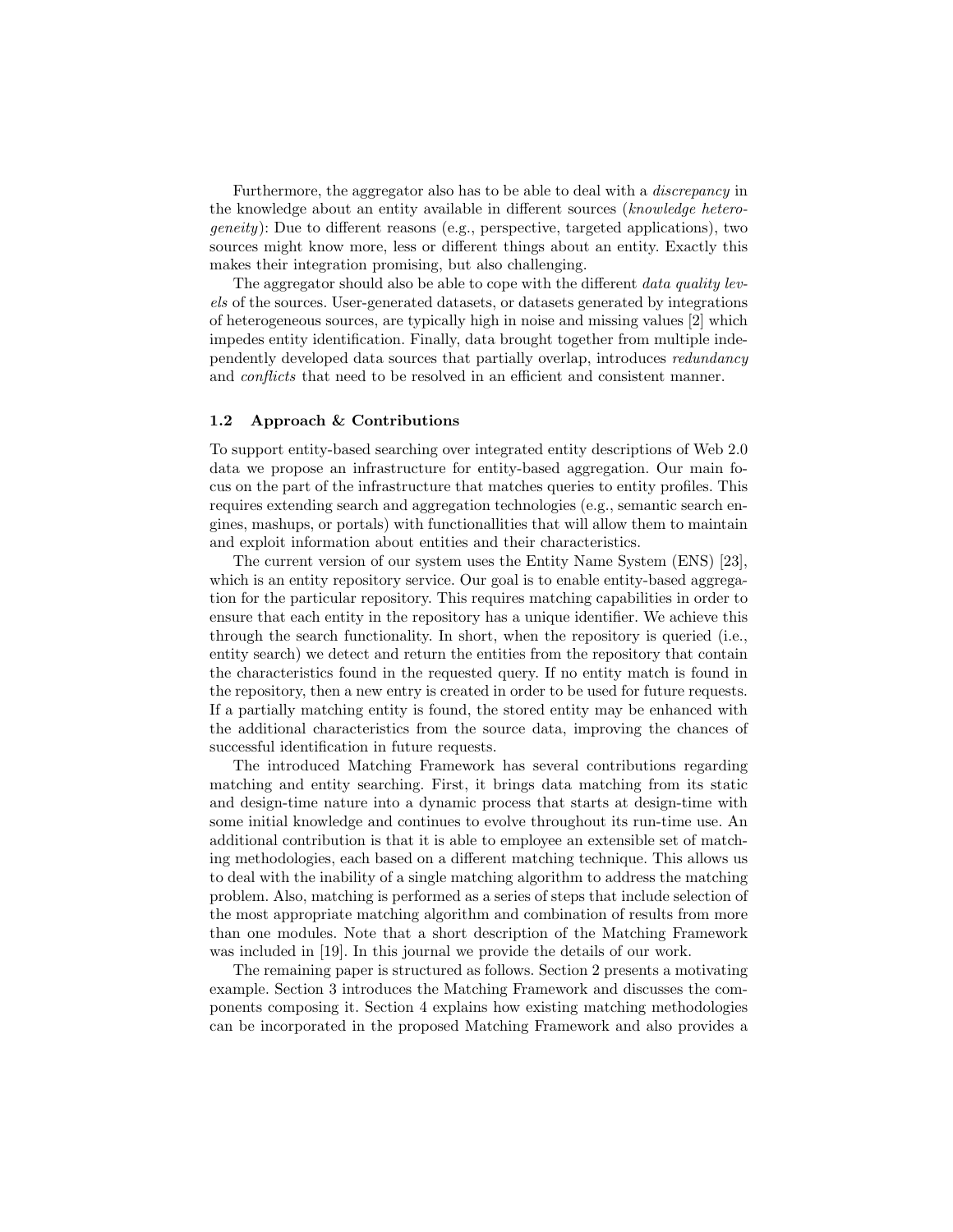couple of concrete examples. Section 5 describes various requests we used for evaluating our infrastructure and reports quality and execution time. Finally, Section 6 provides conclusions and discusses possible future directions.

# 2 Motivating Example

We are currently seeing a plethora of systems that use data from Web 2.0 applications and sources. For being able to use such data, the systems need to integrate the collected/received Web 2.0 data. Our matching framework focuses on providing this task, i.e., performing the integration of data coming from Web 2.0 applications and sources, and in particular on matching and merging together the data describing the same real world objects. Consider a portal system, such as Thoora<sup>3</sup>, or Daylife<sup>4</sup>, that crawls the web collecting, analysing, and categorizing news articles and blog posts. The system employs special similarity search techniques that find whether different articles talk about the same topic. These techniques are mainly based on textual analysis which try to identify entities mentioned in each article/post. Consider an article that talks about a person called Barack Obama living in Washington DC and a second one talking about a Nobel Prize winner also called Barack Obama who has been a senator in Illinois (i.e., entities labeled  $e_1$  and  $e_2$  in Figure 1 respectively). The fact that both articles talk about a person called Barack Obama, is some indication that they may refer to the same person. However, it is not sure that they actually do, since the rest of the information they have is different. For instance, the second article, in contrast to the first, does not mention anything about the residence of the person, but instead mentions some origin place that is different from the Washington DC area.

A linked-data could link the two entities if there was a way to refer to them, for instance through the existence of some identifiers in the data, if such identifiers exist. Since the data is coming from text articles and not from database systems, this information may not be available at all, or may not be useful since these identifiers may have been locally assigned at run time with no persistence guarantees. The identification needs to be based mainly on their characteristics that are mentioned in the articles. Nevertheless, the portal developer, having the knowledge that Barack Obama is one of the Nobel Prize recipients can provide an add-hoc solution that links these two entities.

Consider now a blog post that talks about a person called Barack Obama, who is the recipient of a Nobel Prize and lives in Washington DC (shown as entity  $e_3$  in Figure 1). Clearly no document from those seen so far had an entity with these three characteristics. There are strong indications, however, that this person is the same as the one in the first article, since they agree on the name and the residence place. It similarly agrees with the entity in the second article. Nevertheless, the portal developer, that knows that the entities in the first two articles are actually the same person, that has the combined set of their

<sup>3</sup> http://www.thoora.com/

<sup>4</sup> http://www.daylife.com/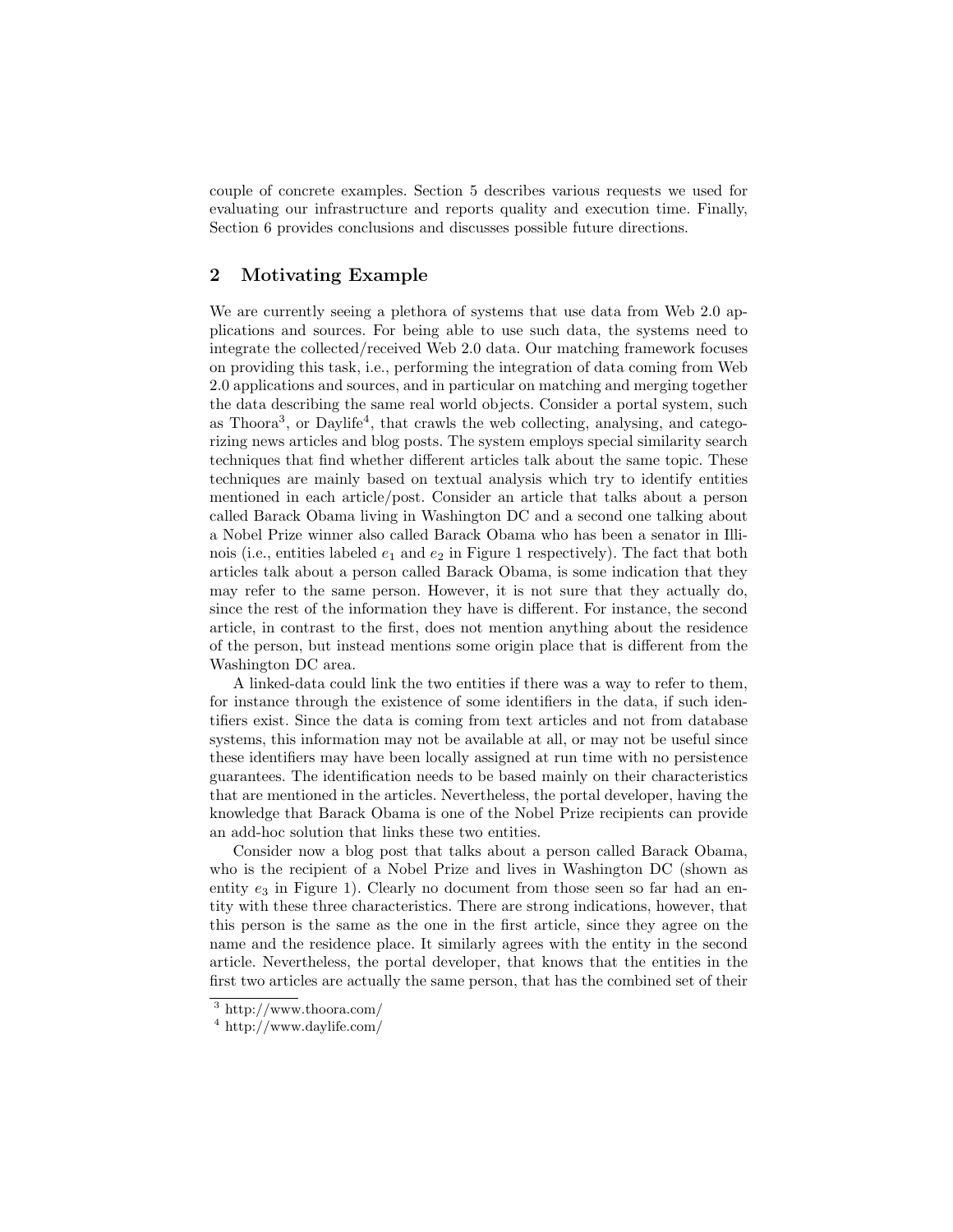

Fig. 1. (a) Theree entities found in news articles and blog posts. (b) The corresponding entity entry created through entity-based aggregation. (c) A few query examples.

characteristics, can more confidently conclude that the entity mentioned in the blog post is the one in the first two. This kind of knowledge, however, resides in the mind of the portal developer alone with no systematic way of representing and using it. Linked-data, when available, may be exploited to reach similar conclusions, but it will require global knowledge, advanced reasoning and is not guaranteed to work in all cases.

To overcome this problem, during integration, the portal can utilize a repository of entities that contains discriminative knowledge about a large number of already known real world objects. These entities could have been collected from a number of existing social and semantic applications, such as Wikipedia, DBPedia, and Freebase, as well as articles that the portal crawler has already crawled and analyzed. The repository need not be a knowledge base, since this is neither realistic, nor practical. Instead, it should contain a collection of entities alongside their characteristics that allow their identification. Each entity, should also have a unique identifier that distinguishes it from all the other entities. The creation and use of such a repository requires solutions to a number of challenging issues. These issues include among others the efficient and effective entity search, population, storage, and maintenance of entities.

At run time, when the portal analyses an article and detects an entity, it collects its characteristics, and generated entity search queries using these characteristics. The repository receives this query and retrieves the identifier of the corresponding matched entity. Naturally, it may be the case that no entity with all these characteristics exists, or the case that there are more than one such entities. Thus, the repository responds to such a query request by providing a small list of candidates.

The richer the repository is, the more the confidence for the returned entities of a search request will be. If no entities are returned, then a new entry may be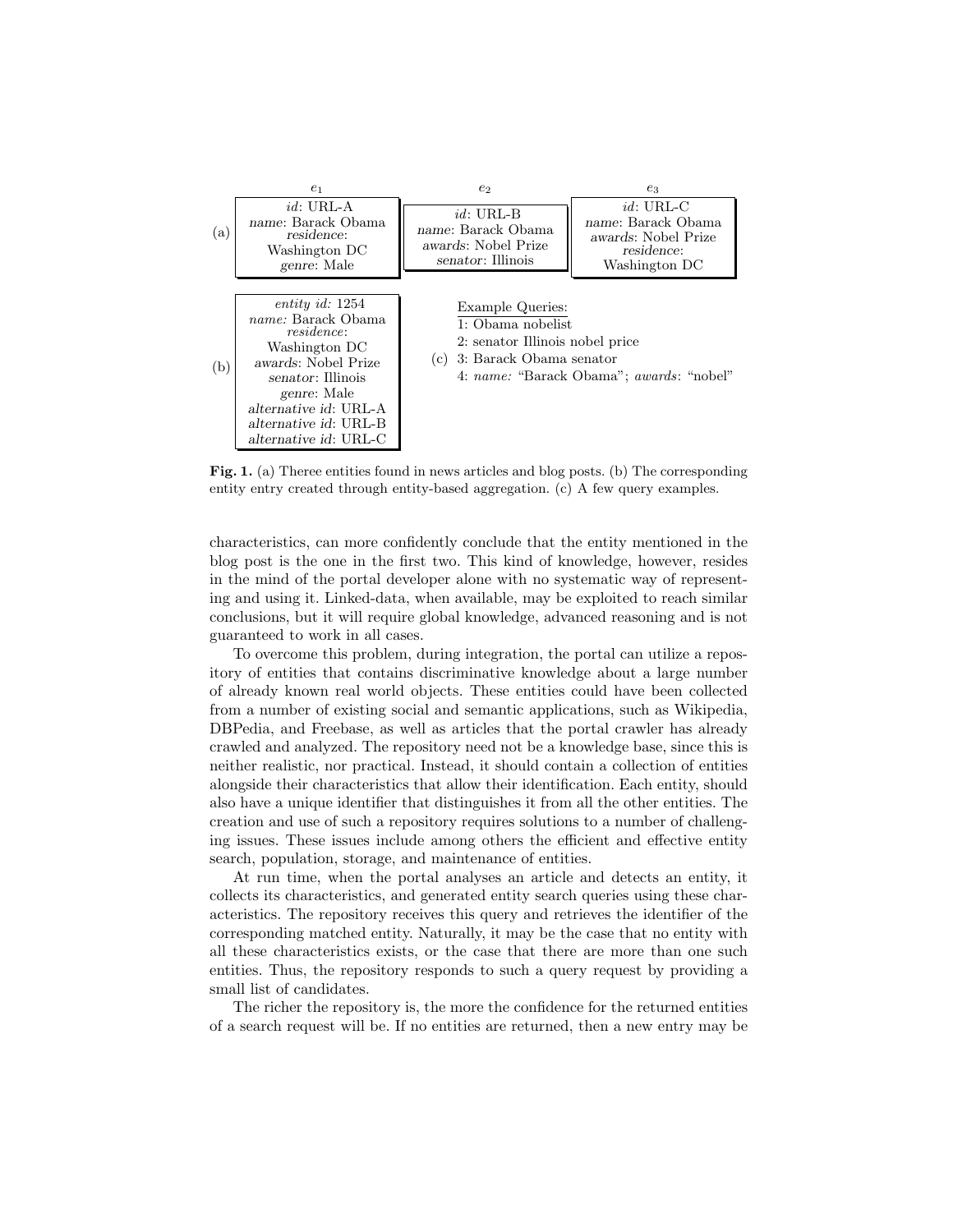created in the repository for that new entity with the characteristics mentioned in the query, for example as shown in Figure  $1(b)$ . This will enable its future identification in other articles or posts. If, instead, the entity is found in the repository through some partial match, then the characteristics of the found entity may be enhanced with the additional characteristics mentioned in the query to improve the chances and confidence of its identification in future articles.

# 3 Matching Framework

Consider again the challenges of integrating Web 2.0 data. Such data do not have a fixed schema and may consist of name-value attributes, attributes with only values, or a mix of both. Furthermore, the data given for integration may contain only one entity as well as a collection of entities which are somehow related to each other, such as entity repositories from Social applications. Despite the many existing results in entity matching, no solution has been found to work for all situations.

Our matching framework focuses on performing integration of data coming from Web 2.0 applications and sources, and in particular on matching and merging together the data describing the same real world objects. As such, it is responsible for receiving the queries requesting entities, controlling the execution flow, which primarily invokes the matching process, and returning the result set. Thus, our infrastructure can be useful for applications and systems that incorporate Web 2.0 data, for example the one described in the motivating example (i.e., Section 2).



Fig. 2. An illustration of the Matching Framework within the ENS service.

Entity Name Service (ENS). The main components of the Matching Framework are illustrated in Figure 2. Note that our framework is part of the Entity Name Service (ENS) [23]; an entity repository service that maintains a collection of entities as well as a number of discriminative properties that are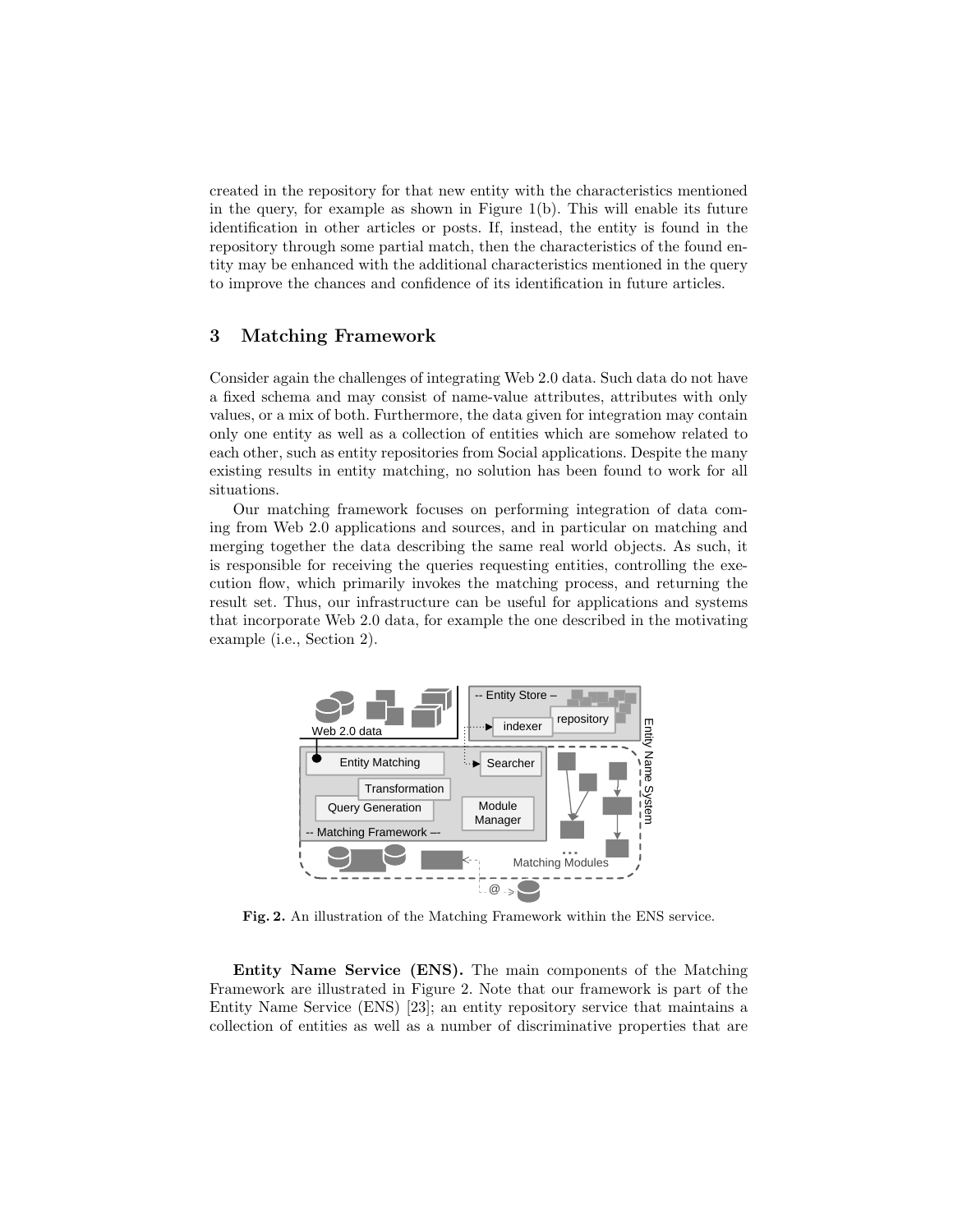used for entity identification and for assigning a unique identifier to each of the entities.

To achieve its goals, ENS addresses a set of challenges. The first challenge is to introduce a generic methodology for matching that incorporates an extendable set of matching modules, each focusing on addressing a specific matching situation. Another related challenge involves the selection of either the most promising module for a given query, or the combination of different modules. Additionally, the ENS service need to efficiently store and retrieve entities from the potentially very large entity collection and this is performed through the Entity Store.

Entity Store. A matching algorithm typically performs a lot of query-entity comparisons, which means that existing techniques either fail at Web scale or have performance that is prohibited for run-time. To minimize the time required for comparisons, we try to reduce the number of entities given to the matching algorithms for processing. The entity store provides a repository of entities along with an index for efficient entity retrieval. The requirement for the entity store is therefore to provide the set of entities that contain some of the information from the given query. By further processing these entities we can then identify the one requested by the query. We refer to the set of entities returned by the store as the candidate set.

In our current implementation we used NECESSITY system [20] as the entity store. Necessity is composed of two main part, which are shown in Figure 2. The first part is the repository, implemented as a key-value Voldemort repository<sup>5</sup> and able to maintain a large number of entities. Scalability in Voldemort is obtained by simply adding more servers when more entities are added to the repository, which means that the remaining components of the ENS are left untouched. Moreover, this key-value repository supports linear scalability since it is designed from scratch to scale by simply adding new nodes. The second part of is the inverted *index*, implemented as a Solr Brocker<sup>6</sup>, which uses Lucene<sup>7</sup> for full-text indexing and search. When a new query arrives, the Solr broker will assign the query to some of its shards, collect their  $top-k$  results, and then aggregate them to identify the best  $top-k$  entities, i.e., the candidate set that is then given to the matching framework. Please not that the details with respect to the entity store are not included in the journal since these are available in the publication describing the particular system [20].

Overview of Query Answering. The processing flow is controlled by the Entity Matching component, which also receives queries from users. When this component receives a query, it first gives it to the Query Generation and Transformation components for generating initial request commands for the Entity Store, and also to the Module Manager component for identifying the most suitable matching module or modules that could process this query. The initial request commands are then revised by the selected matching module(s) and then

<sup>5</sup> http://project-voldemort.com/

<sup>6</sup> http://lucene.apache.org/solr/

<sup>7</sup> http://lucene.apache.org/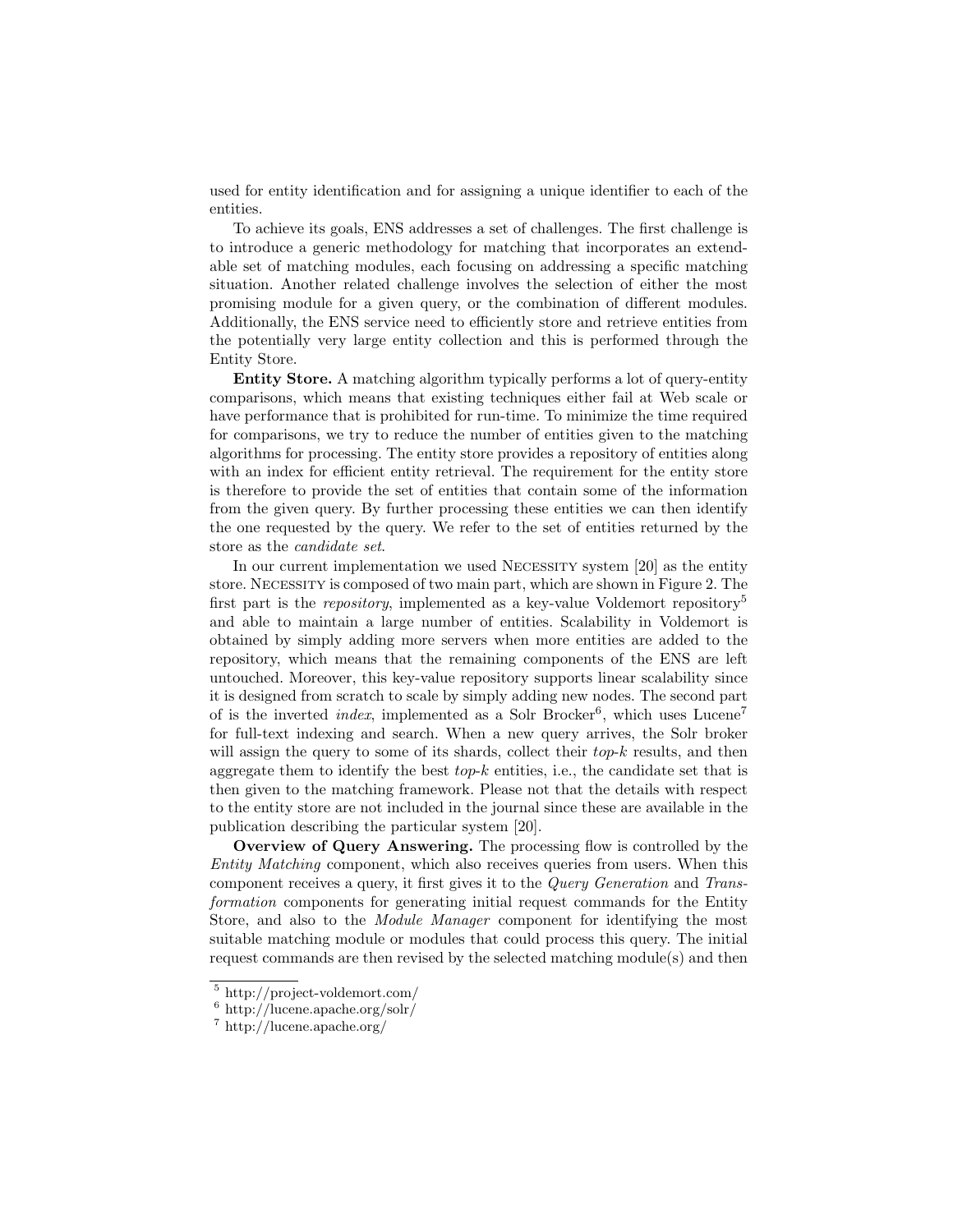given to the Searcher component for pass it on to the Entity Store. The store processes the request commands and returns the candidate set. The entities from the candidate set are then given to the module(s) for performing matching and identifying the entity that corresponds to the given query. Through the Entity Matching component, the users receives the results for the processed queries.

The following paragraphs, we discuss the components composing the Matching Framework. We also give the details of the processing performing in each of these components.

#### 3.1 Query Generation & Transformation

The Matching Framework needs to generate the request commands for the Entity Store. Our current system incorporates the Necessity entity store, thus, we need to generate a Lucene query. Since the Entity Store offers very efficient but restricted search functionality, this step might also require the generation of more that one queries, with the final candidate set being the merging of the results returned by the entity store for all generated queries.

We already explained, the query can be enhanced and refined by the matching modules according to their needs. This might involve query transformations on the schema level, for example to adapt from attributes used by the user/applications to attributes available in the repository, to include attribute alternatives, or to relax the query to the most frequent naming variants.

### 3.2 Matching Modules

Individual matching modules implement their own method for matching queries with candidates, i.e., entities returned from the store. Naturally, the algorithm of each module will focus on a specific matching task. For example, we can have matching modules providing algorithms for entities that do not contain attribute names, or for entities that contain inner-relationships. As shown in Figure 2, modules may also use a local database for storing their internal data, or even communicate with external sources for retrieving information useful for their matching algorithm.

In addition to the individual modules, the Matching Framework can also contain modules that do not compute matches directly, but by combining the results of other modules. The current version of our system can handle the following two types of combination modules: (i) sequential and (ii) parallel processing. In sequential processing, the matching module invokes other modules in a sequence, and each module receives the results of previously invoked module. Therefore, each module refines the entity matches they receive and the resulted entity matches are the ones returned by the last module. The parallel processing invokes a set of matching modules at the same time. Each module returns its entity matches, and thus the combination module needs to combine their results.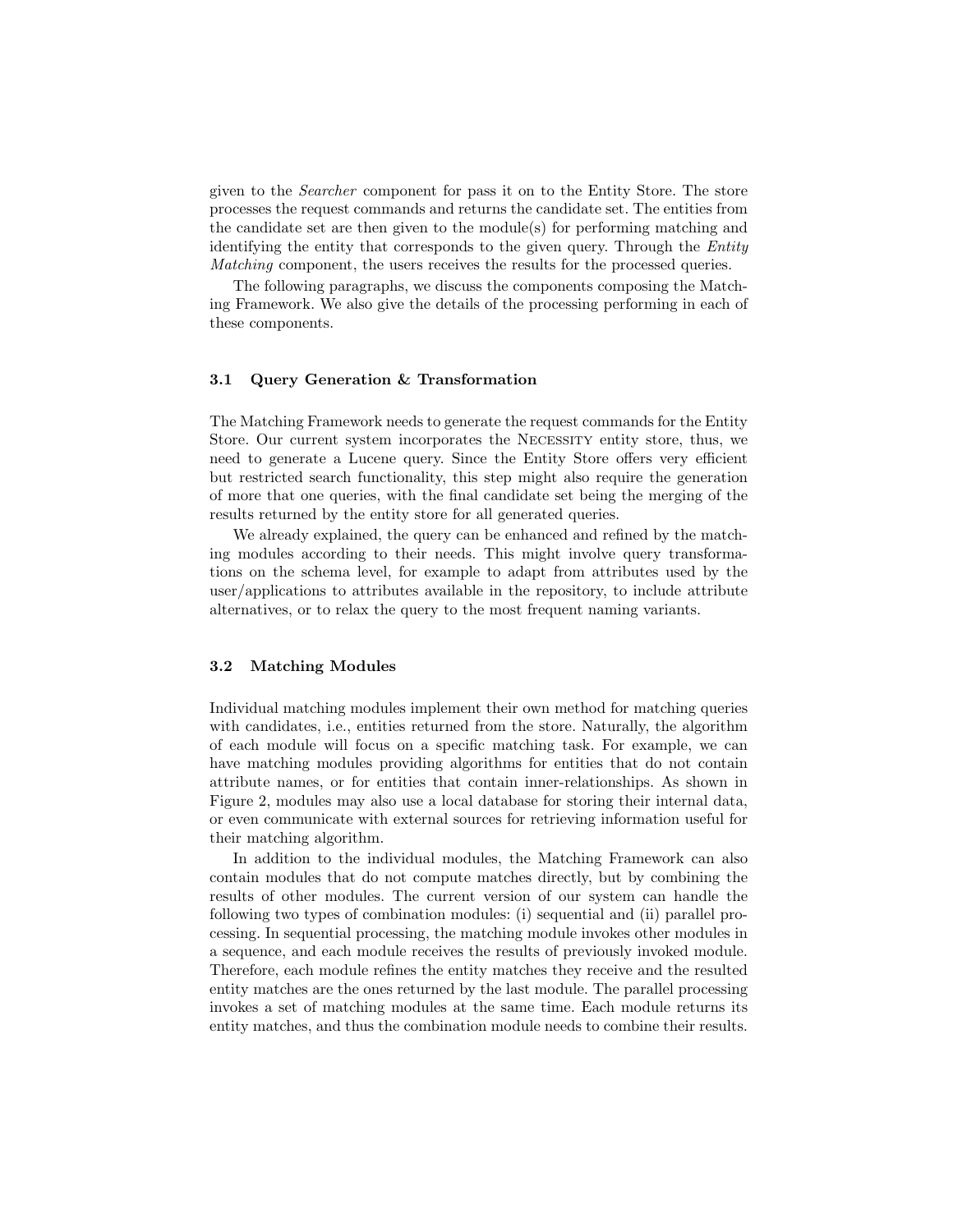#### 3.3 Module Manager

This component is responsible for managing the modules included in the Matching Framework. To know the abilities of each module, the Module Manager maintains the module profiles. These profiles contain not only the module description and classification, but also information on their matching capabilities. For example, the average time required for processing queries and the query formats that they can handle.

The manager is responsible to select the best suitable matching module to perform the entity matching for the given entity. The basic methodologies for the performing the module selection are the following:

- The entity request explicitly defines the matching module that should be used. Such a selection can, for example, be based on previous experience or by knowing that a specialized matching module is more effective when integrating the data of a specific Social application.
- The matching module is selected based on information in the entities to be integrated. This may include requirements with respect to performance or supported entity types.
- The module is selected based on an analysis of the data in the entity to be integrated, for example existence or not of attribute names.

In addition to the *basic methodologies*, we can also have *advance methodolo*gies. Given the architecture of our Matching Framework we can actually perform the matching using more than one modules. This will result in a number of possible linkages, each one encoding a possible match between two entities along with the corresponding probability (indicating the belief we have for the particular match). Thus, the goal now is to maintain these linkages in the system and efficiently use them when processing incoming requests.

This is an interesting and promising direction that has not yet been studied deeply by the community. With respect to our Matching Framework, we have investigated how to perform only the required merges at run-time by following the possible world semantics given the linkages as well as effectively taking into consideration the entity specifications included in given requests [17]. In addition, we have also studied the possibility of executing complex queries instead of just answering entity requests. More specifically, we proposed the usage of an entity-join operator that allows expressing complex aggregation and iceberg/topk queries over joins between such linkages with other data (e.g., relational tables) [16]. This includes a novel indexing structure that allows us to efficiently access the entity resolution information and novel techniques for efficiently evaluating complex probabilistic queries that retrieve analytical and summarized information over a (potentially, huge) collection of possible worlds.

# 4 Matching Modules

In this section we explain how the suggested system can incorporate and use existing matching techniques. For this task, it is important to understand the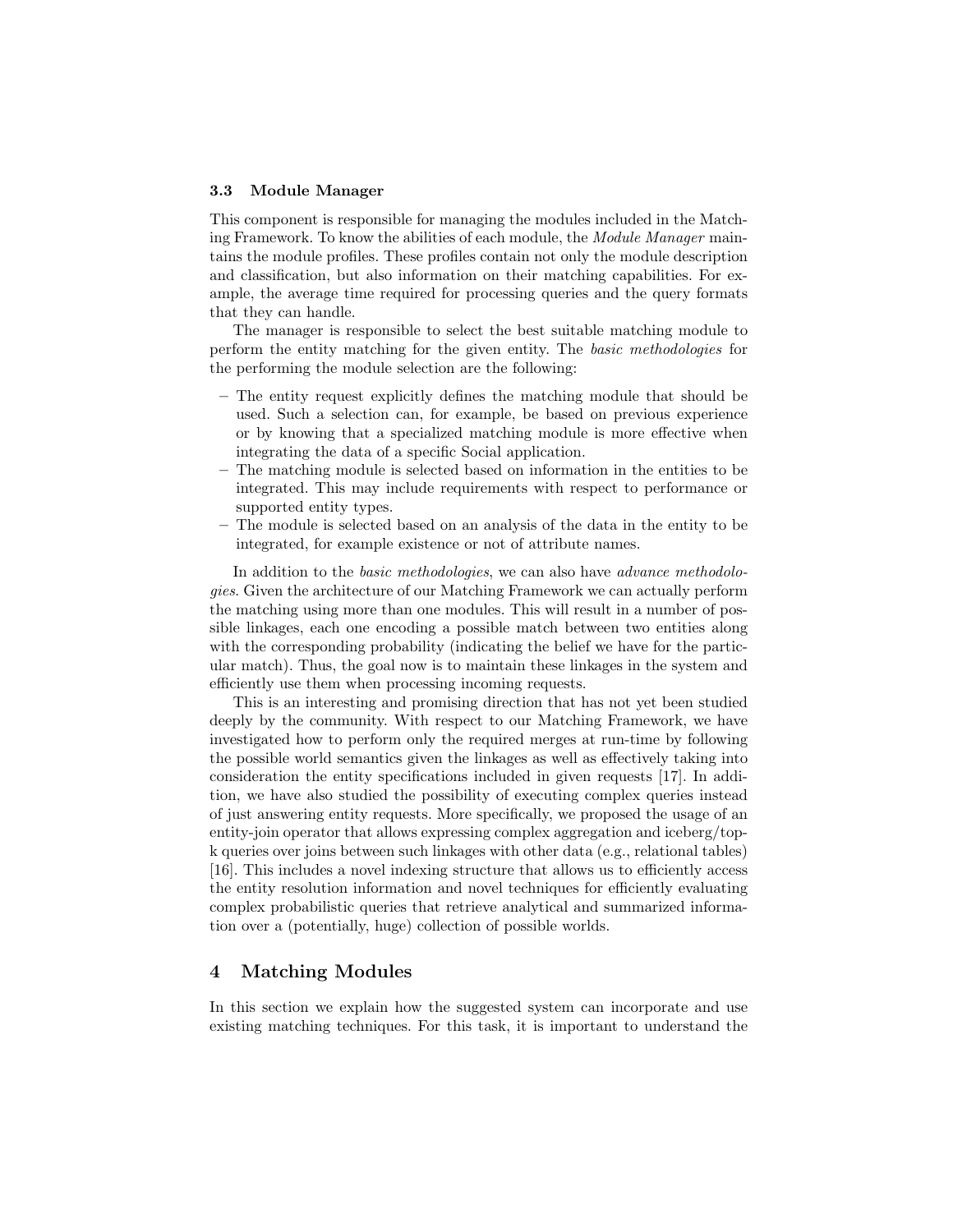methodologies followed by the existing techniques. Thus, we consider the existing techniques categorized according to their methodology and explain how each category can be incorporated in our system.

Please note that we discuss existing matching techniques to the extend needed for this purpose of the introduced system. A complete overview of existing matching techniques as well as related surveys is available in [9], [12], [15], [14], and [29].

### 4.1 Atomic Similarity Techniques

The first category of matching techniques consider that each entity is a single word or a small sequence of words. Matching issues is the entities of this category can occur from misspellings, abbreviations, acronyms, naming variants, and use of different languages (i.e., multilingualism). As examples consider the following: entity-1 is "TCCI Journal" and entity-2 is "Transactions on Computational Collective Intelligence journal". The matching methodology followed by the techniques of this category is based on detecting resemblance between the text values on the entities; more details about the followed methodology can be found in [6] and [8].

Module Example - Handing multilingualism. In the modern global environments, the data is collected from many physically distributed sources or applications that may be located in different countries. This unavoidable leads to data expressed in a diverse set of languages. Furthermore, users with different cultural backgrounds typically pose queries in their native languages, that is not necessarily the same as the one in which the data has been stored. In such a situation, it is not at all surprising that traditional string matching algorithms are dramatically failing. A popular solution to cope with the problem is to use some form of standardization. For instance, as a convention, all the information can be translated into English and then stored into the system. When a query is received, it is first translated into English, if not already, and then evaluated against the stored data.

The specific approach has unfortunately two main limitations. The first is that the data will be returned to the users in English which will be surprising if the user knew that the data had been inserted is some other language. The second limitation is that the translation from one language to another is not always perfect. Thus, if the data was original in a language, say Italian, and the query posed by the user is also in Italian, translating both of them in English and then evaluating the query against the data may loose in terms of accuracy and precision.

For the above reasons, we follow an approach in which we combine the best of both worlds. In particular, we maintain two copies of the data. One that is the original form in which the data has been inserted. The second one, called the canonical representation, is the translation of the original data into English. When a user query is received, then two evaluations are taking place in parallel. The first is the evaluation of the user query as-is over the original data. This evaluation has the advantage that it allows the high-accuracy retrieval of the data that match the provided query in the same language. At the same time, the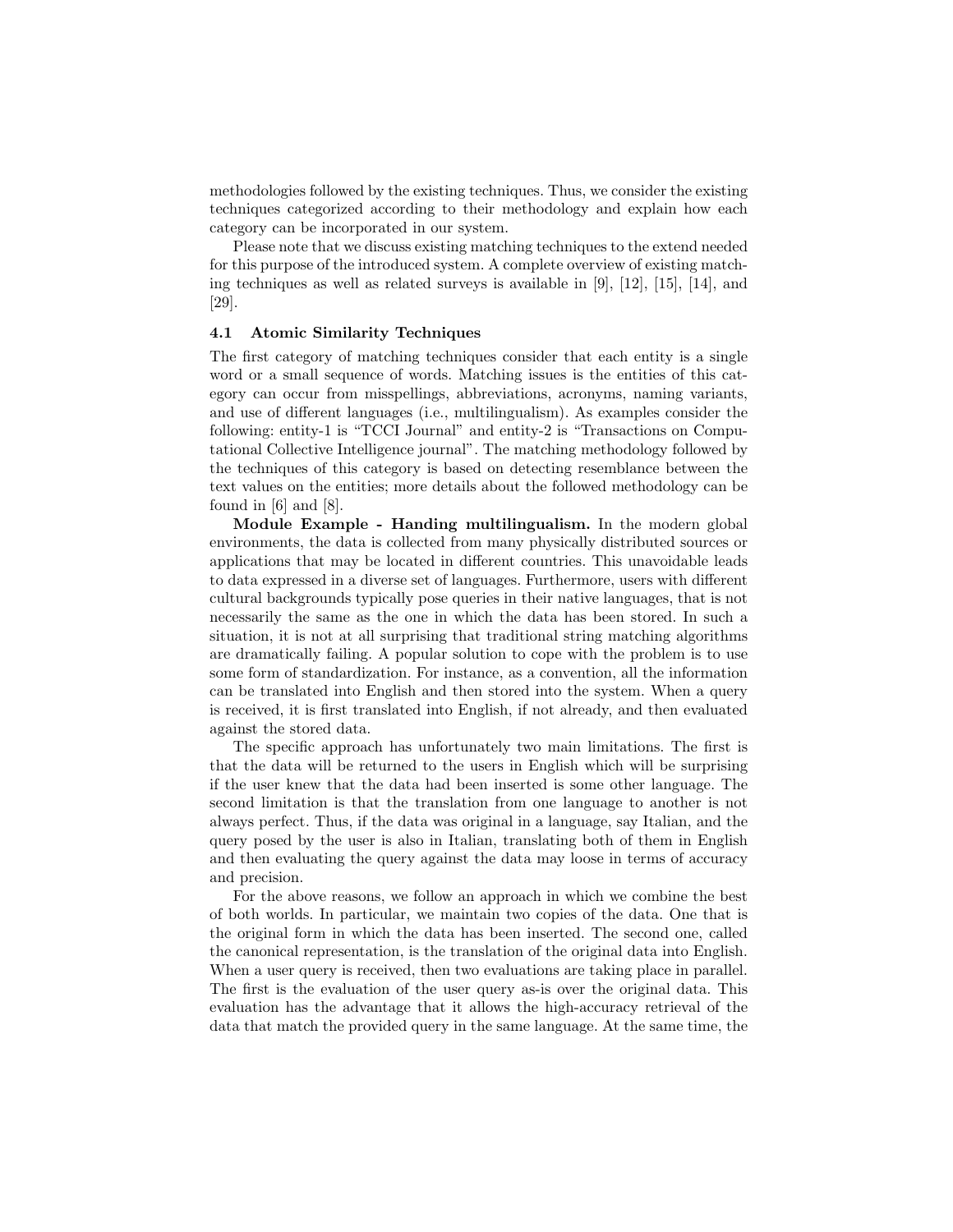provided query is translated into the canonical form, i.e., English, and evaluated against the canonical forms of the data. This will allow the query to retrieve as answers, data that has been inserted originally in some completely different language. At the end, the result lists of the two approaches are merged together into one single list, by considering the combined returned score.

Another advantage of the approach we have followed, apart from the fact that it is easily extended to support more than one languages. Also, the translation mechanism allows for the utilization of additional information that guides the translation such as personalization, time, etc.

#### 4.2 Entities as sets of data

This entity representation of this category can be seen as an extension of the previous one. More specifically, the entities are now represented as a small collection of data. The most typical situation is considering that each record of a relational table provides an entity. As examples consider the following: entity-1 is {"TCCI Journal", "2015", ...} and entity-2 is {"Transactions on Computational Collective Intelligence journal", "2015", ...}

One methodology to address this issue, it to concatenate the data composing each entity into one string and then perform matching using a technique from the previous category [7, 21]. Other techniques perform matching by detecting mappings between entities. For example, [30] detects mappings by executing transformations, such as abbreviation, stemming, and the use of initials. Doan et al. [10] apply profilers that correspond to predefined rules with knowledge about specific concepts.

In the following paragraphs we present two such modules that have been included in our system. The first implements the methodology suggested from an existing technique, whereas the second is a new technique created for targeting a specific entity type.

Module Example II - Group Linkage. This module adapts the algorithm suggested in [24], and matches an entity to a candidate when it detects a large fraction of similarities between their data. For being able to use this algorithm we consider the given query  $Q$  and the candidate  $C$  as the two entities. Their matching probability is given by:

$$
MP(Q, C) = \frac{\sum_{\forall p_i \in Q \forall p_j \in C} \begin{cases} \sin(p_i, p_j) & \text{if } \sin > t \\ 0 & \text{otherwise} \end{cases}}{|Q| + |C| - matched \cdot pairs},\tag{1}
$$

where  $|C|$  gives the number of attribute value pairs in the candidate,  $|Q|$  the number of predicates in the query, and *matched<sub>-</sub> pairs* the number of  $sim(p_i, p_j)$ higher that threshold  $t$ .

Module Example II - Eureka Matching. The matching methodology of the Eureka module computes the overlap of the predicates in the query with the attributes of the candidates. As an initialization step, the algorithm creates a small local inverted index as follows: Each term (i.e., word) in the values from the attribute-value pairs of the query become keys in a hash table. We then process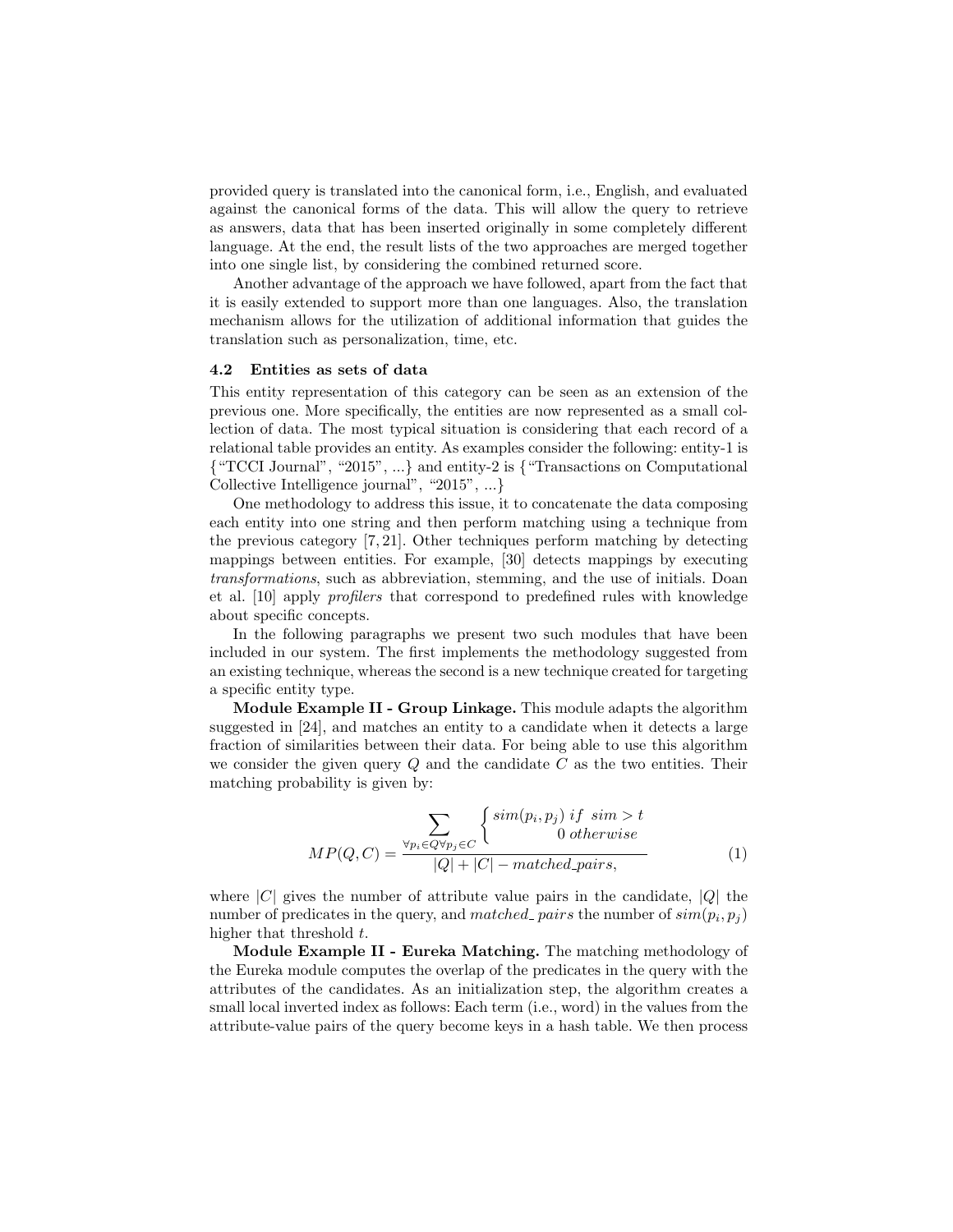the information in each candidate and when we identify a candidate contains one of these values, we add the candidate's identifier with the values attribute to the list of entities of the corresponding key. The score  $MP(Q, C)$  between the entity described in the query  $Q$  and candidate  $C$  is computed by:

$$
\sum_{\forall p_1 \in Q, \forall p_2 \in C} \begin{cases} 1 \times \text{ importance}(p_1.attr), \\ \text{if } p_1.attr = p_2.attr \& p_1.value \in p_2.value \\ 0.5 \times \text{ importance}(p_1.attr), \\ \text{if } p_1.attr = null \& p_1.value \in p_2.value \end{cases} \tag{2}
$$

where *importance* is a weight that reflects the importance of a specific attribute, e.g., attribute name is more important than attribute residence for the entities of Figure 1.

### 4.3 Collective Matching

The techniques performing collective matching are based not only on the data composing each entity (as in Sections 4.1 and 4.2) but also on available relationships and associations between the entities. For an example, consider that we are now working on addressing the entity matching problem in a collection of publications. One of the publications has authors  $\alpha$ ,  $\beta$ , and  $\gamma$ . Another publication has authors  $\alpha$ ,  $\beta$ , and  $\gamma'$ . Performing matching using one of the methodologies from the previous categories would result in the matching of authors  $\alpha$  and  $\beta$ between the two publications, and a strong similarity between author  $\gamma$  and  $\gamma'$ . The former (i.e., matching of authors  $\alpha$  and  $\beta$ ) gives a relationship between the two publications. Combining this relationships with the similarity between  $\gamma$  and  $\gamma'$  increases our belief that these authors are actually the same, and thus, perform their match.

One approach for performing collection matching was introduced by Ananthakrishna et al. [4]. It detects fuzzy duplicates in dimensional tables by exploiting dimensional hierarchies. The hierarchies are built by following the links between the data from one table to the data from other tables. Entities are matched when the information across the generated hierarchies is found similar. The approach in [5] uses a graph structure, where nodes encode the entities and edges the inner-relationships between entities. The technique uses the edges from the graphs to cluster the nodes. The entities inside clusters are considered as matches and are then merged together. Another well-know algorithm is the Reference Reconciliation [11]. Matching starts by comparing the entity literals to detect possible relationships between entities. The detected matches are then propagated to the rest of the entities and is used for increasing the confident for the related entity matches. The approach introduced in [18] models the data into a Bayesian network, and uses probabilistic inference for computing the probabilities of entity matches and for propagating the information between matches.

Incorporating collective matching techniques is also possible with our system. The main required functionality for having such a module is being able to maintain the information related to the relationships between entities, including efficient update and navigation mechanism. This is a functionality that can be achieved through the entity store by storing relationships inside each entity, i.e.,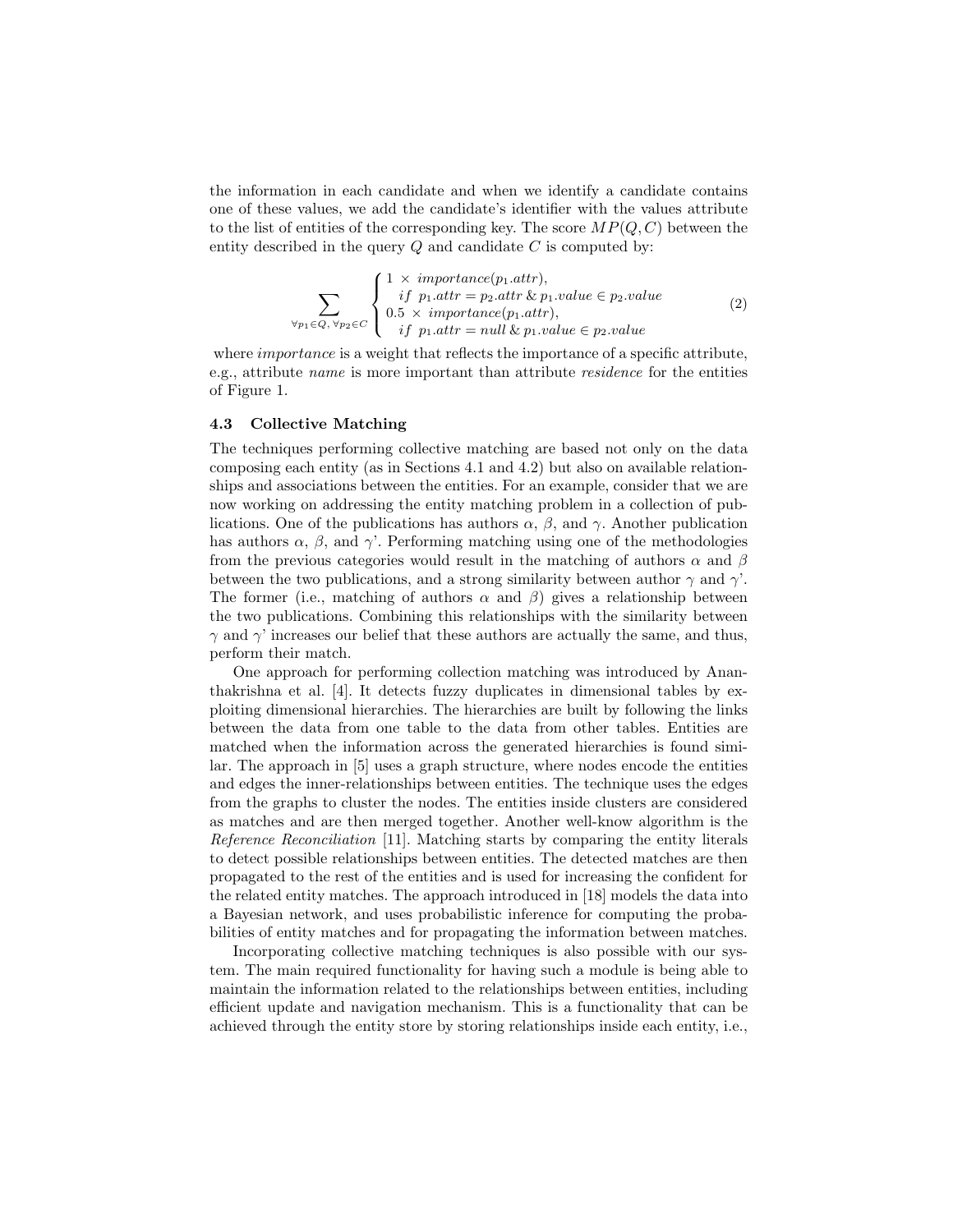as attribute value pairs. The entity store can also implement specialized indexes for the relationships - if this is useful for the particular technique. Another functionality that would be helpful is being able to call other matching modules, and in particular modules from Section 4.1 and 4.2 for detecting possible similarities between entities. As we explained in Section 3 and also illustrate in Figure 2, this capability can by realized through the matching framework thourgh sequential or parallel processing of modules.

### 4.4 Matching using Schema Information

Another helpful source of knowledge related to entity matching is through the available schema information. Note that knowledge coming from schema information is typically correspondences between the entity attributes and not between the actual entities [13, 28], and thus can not directly be used for matching. However, it definitely assist the matching methodologies presented in the previous categories. For example, by knowing which schema attributes are identical, or present a high similarity, we perform a focused entity matching only on the particular attributes.

Our system can easily incorporate such methods. The most prominent mechanism is to implement them as a typical matching module. Schema information is anyway present in the entities of the Entity Store, and thus, accessible to the modules. The entity matching process that uses the results of this processing can be included in the same module, or in another module that just call it.

### 4.5 Blocking-based Matching

One methodology to increase the efficiency of matching is by reducing the performed entity comparisons. Blocking is focusing on this, and more specifically through the following process: entities are separated into blocks, such that the entities of the same block can result in one or more matches, whereas the entities of different blocks can not result in matches. Having such blocks means that we do not need to compare all entities between them but only the entities inside the same block, which of course reduces the comparisons.

The most common methodology for blocking is to associate each entity with a value summarizing key its data and use this to create the blocks. For example, the approach introduced in [22], builds high-dimensional overlapping blocks using string similarity metrics. Similarly, the approach in [1], uses suffixes of the entity data. One group of approaches focused on data with heterogeneous semi-structured shemata. For instance, [25, 26] introduced an attribute-agnostic mechanism for generating the blocks and explained how efficiency can be improved through scheduling the order of block processing and identifying when to stop the processing. The approach introduced in [31] processes iteratively blocks in order to use the results of one block in the processing step of another block. The idea of iteratively block processing was also studied in [27]. It provided a principled framework with message passing algorithms for generating a global solution for the entity resolution over the complete collection.

Incorporating blocking-based matching in our system can be achieved with two ways. The first is by modifying the storage functionality, and in particular,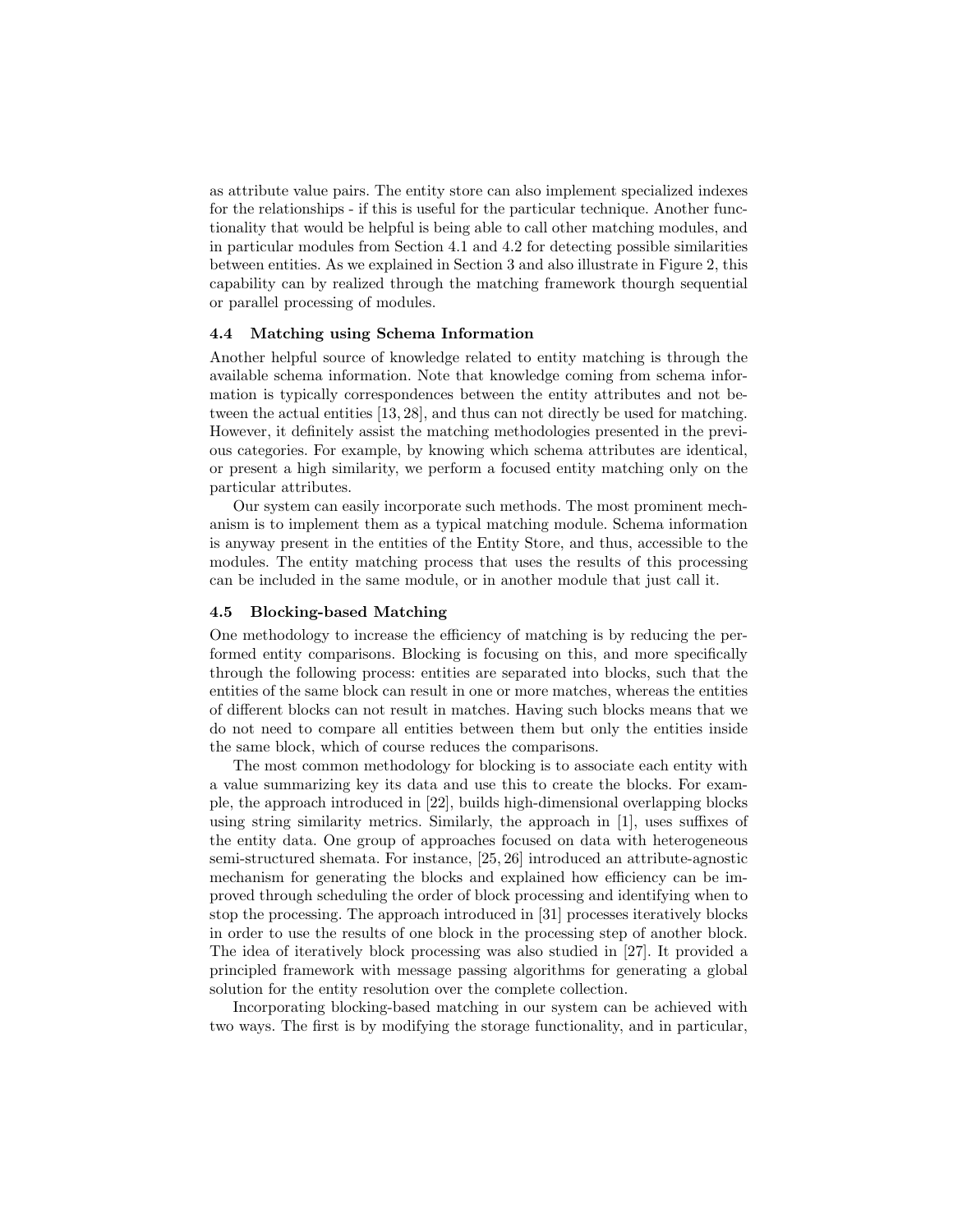the method for adding them in the Entity Store. Entities should be also processed to generate the value summarizing key which is also included (and stored) in their attribute value pairs. These keys are used by the matching modules for skipping entity comparisons. The alternative incorporation of blocking is by modifying the matching framework in order to follow one specific blocking technique, i.e., entities are actually separated using the value summarizing key and are given to the modules grouped according to the block in which they belong.

### 5 Usage Experience

We now demonstrate and discuss the applicability of the suggested infrastructure. For this we use various collection of requests that can be used to evaluate methodologies for entity linkage as well as entity search. Each collection is taken from a different real world data source (e.g., structured and unstructured data) and this leads to requests that have different format. Note that the entity requests are accompanied with a small set of urls from the systems in which they are described (e.g., Wikipedia url, OKKAM id, etc.). The following paragraphs describe these entity collections<sup>8</sup> and report the required processing time as well as the quality of the returned answer set.

(A) People Information. The first collection contains 7444 entity requests from short descriptions of people's data from Wikipedia. The text describing these people was crawled and then processed using the OpenCalais extractor to extract the contained entities. Some examples are: (i) "Evelyn Dubrow" Country="US" Position="womenlabor advocate" and (ii) "Chris Harman" Position="activist" Position="journalist".

 $(B)$  News Events & Web Blog. Wikipedia contains small summaries of news events reported in various online systems, such as BBC and Reuters. We used the OpenCalais extractor to identify the entities in the events. This also resulted in entity type along a few name-value attributes for each entity. We also used the OpenCalais extractor to identify the entities described in a small set of blogs discussing political events, e.g., http://www.barackoblogger.com/. The process resulted in a collection with 1509 entity requests. Some request examples are: (i) Alex Rodriguez and (ii) name="Charles Krauthammer".

(C) Historical Records. Web pages sometimes contain local lists of entities, for example members of organizations, or historic records in online newspapers. This collection contains 183 entity requests taken from such lists, i.e., no extraction process was involved. Some examples are: (i) Don Henderson British actor and (ii) George Wald American scientist recipient of the Nobel Prize in Physiology or Medicine.

(D) DBPedia. The last entity collection contains 2299 requests from the structured DBPedia data. Some examples are: (i) name="Jessica Di Cicco" occupation="Actress Voice actress" yearsactive="1989-present" and (ii) birthname="Jessica Dereschuk" eyeColor="Green" ethnicity="WhiteCaucasian" hair-Color="Blonde" years="2004".

<sup>8</sup> The collections can be found at http://www.softnet.tuc.gr/˜ioannou/entityrequests.html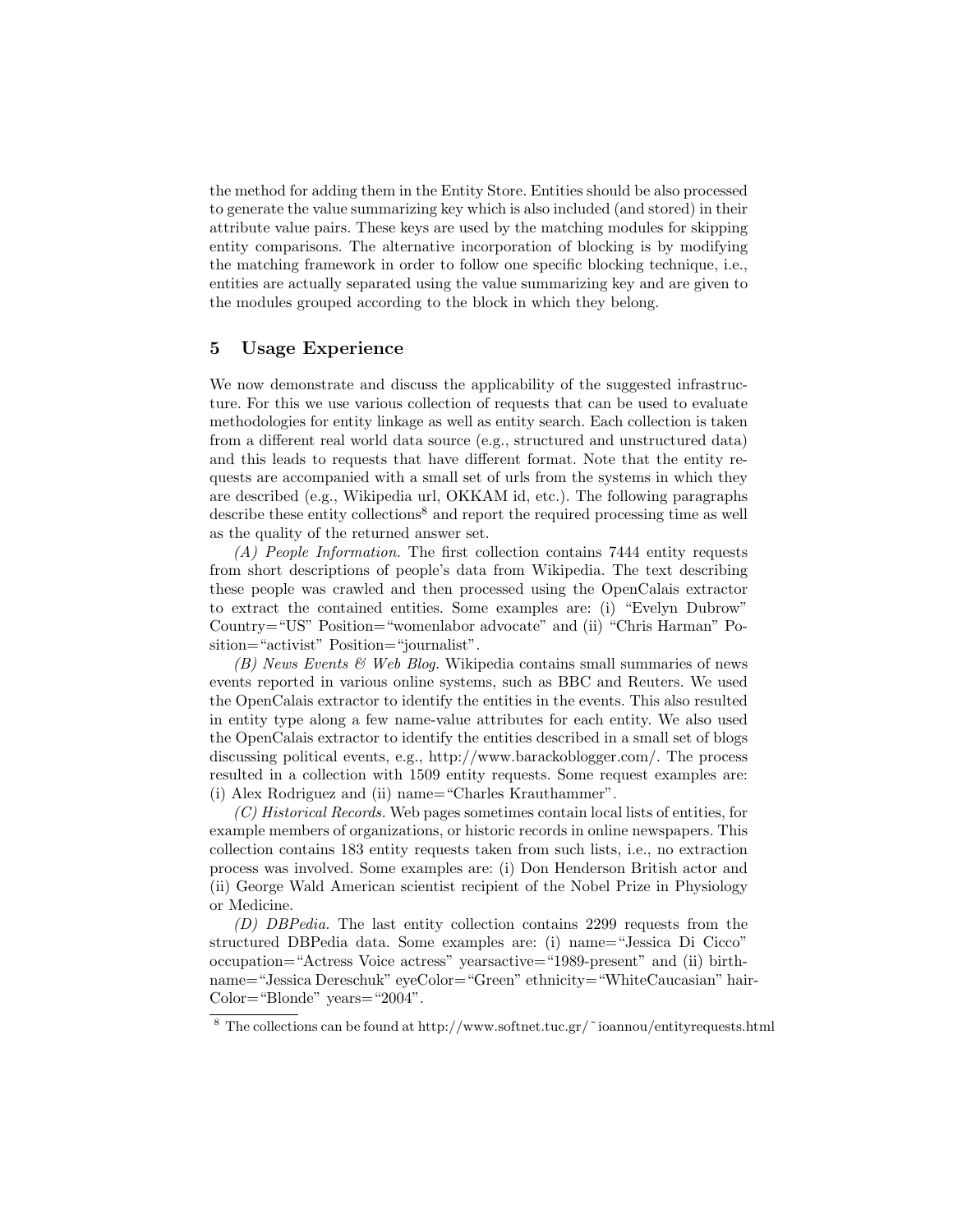To evaluate the introduced infrastructure we used the Necessity entity store [20] with ∼6.8 million entities. The entities in the store were people and organizations from Wikipedia, and geographical items from GeoNames. We then used the infrastructure to retrieve the entities for 4000 requests from our four collections. For each request the infrastructure returned a list of entities matching the particular request. The requested entity was the first item in the list for 77.5%. The average time for processing the requests was 0.025 seconds.

### 6 Conclusions

In this work we presented an novel approach for enabling aggregators to perform entity-based integration, leading to more efficient and effective integration of Social and Semantic Web data. In particular we equipped aggregators with an Entity-Name-System, which offers storage and matching functionality for entities. The matching functionality is based on a generic framework that allows incorporation and combination of an expandable set of matching modules. The results of an extended experimental evaluation on Web data, such as Web blogs and news articles, demonstrated the efficiency and effectiveness of our approach.

Ongoing work includes the improvement of the existing functionality based on the fact that many entity integration requests may arrive at the same time to the aggregator. This requires a special handling both for reasons of efficiency and for reasons of accuracy. We refer to this task as *bulk integration*. The entities given for bulk integration may exhibit some special characteristics, such as presence of inner-relationships, which should be also considered to improve integration's performance and quality. We are also investigating the ways of improving integration by exploiting external knowledge in systems, such as WordNet. Another interesting direction, which we are currently investigating, is how to combine and reason over the matching results that have been generated by more than one matching modules.

### References

- 1. Aizawa, A., Oyama, K.: A fast linkage detection scheme for multi-source information integration. In: WIRI. pp. 30–39 (2005)
- 2. Alexe, B., Tan, W.C., Velegrakis, Y.: STBenchmark: towards a benchmark for mapping systems. PVLDB 1(1), 230–244 (2008)
- 3. Amer-Yahia, S., Markl, V., Halevy, A.Y., Doan, A., Alonso, G., Kossmann, D., Weikum, G.: Databases and Web 2.0 panel at VLDB 2007. SIGMOD Record (2008)
- 4. Ananthakrishna, R., Chaudhuri, S., Ganti, V.: Eliminating fuzzy duplicates in data warehouses. In: VLDB (2002)
- 5. Bhattacharya, I., Getoor, L.: Deduplication and group detection using links. In: LinkKDD (2004)
- 6. Bilenko, M., Mooney, R., Cohen, W., Ravikumar, P., Fienberg, S.: Adaptive name matching in information integration. IEEE Intelligent Systems 18(5), 16–23 (2003)
- 7. Cohen, W.: Data integration using similarity joins and a word-based information representation language. TOIS 18(3), 288–321 (2000)